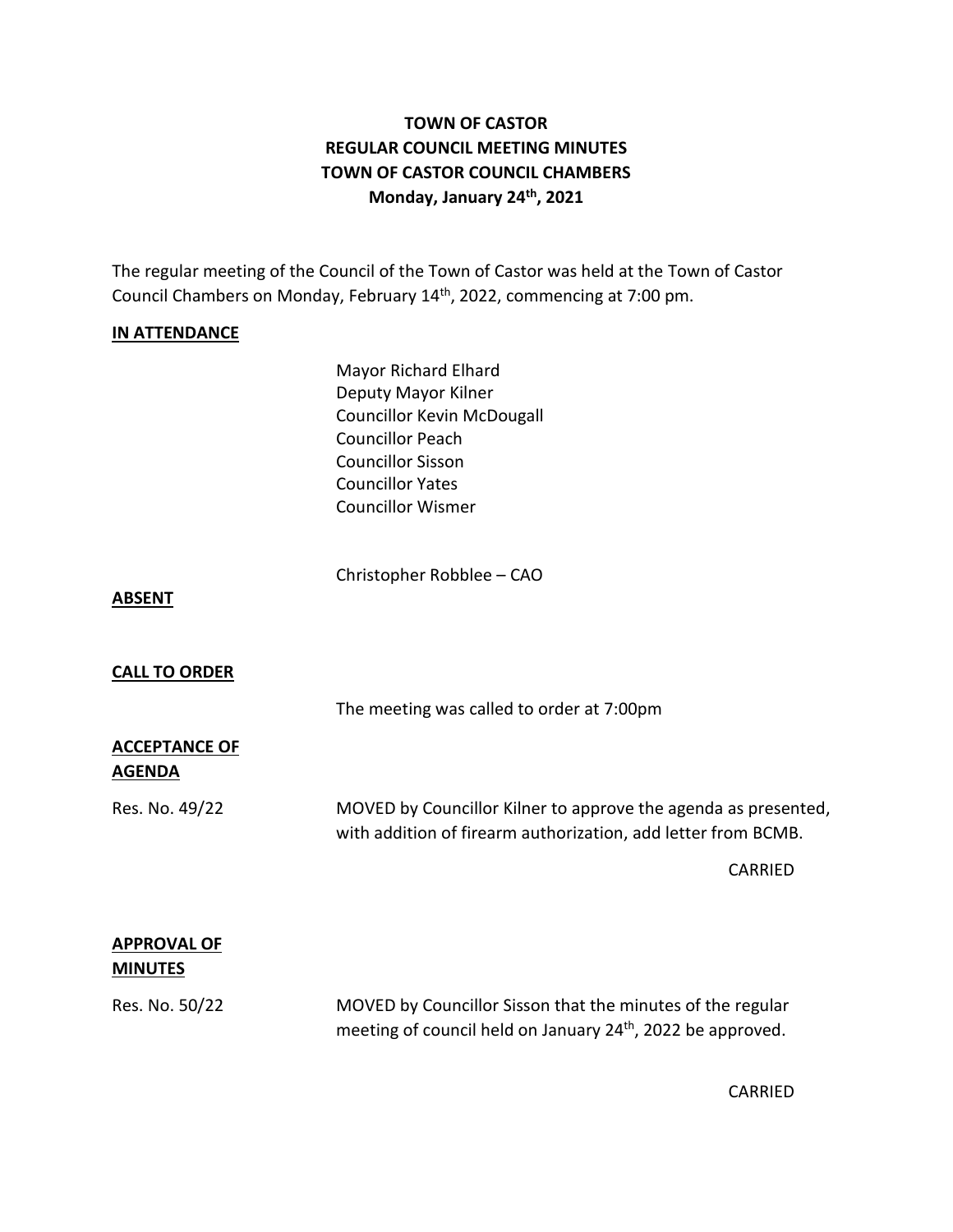Res. No. 51/22 MOVED by Councillor Peach that the minutes of the special meeting of council held on January 27<sup>th</sup>, 2022 be approved.

CARRIED

#### **DELEGATION**

## **CORRESPONDENCE**

| Res. No. 52/22 | MOVED by Councillor McDougall to receive for information the<br>letter from MSI.               |  |
|----------------|------------------------------------------------------------------------------------------------|--|
|                | CARRIED                                                                                        |  |
| Res. No. 53/22 | MOVED by Councillor McDougall to setup a meeting between<br><b>BCMB</b> and the Town of Castor |  |
|                | CARRIED                                                                                        |  |

## **FINANCIAL REPORTS**

| Res. No. 54/22 | MOVED by Councillor McDougall that account numbers 27978-<br>28019 be approved for payment and that the list of Accounts be<br>marked Schedule "A" and attached to these minutes of Council. |
|----------------|----------------------------------------------------------------------------------------------------------------------------------------------------------------------------------------------|
|                | CARRIED                                                                                                                                                                                      |
| Res. No. 55/22 | MOVED by Councillor Yates to approve the cash statements as<br>presented.                                                                                                                    |

CARRIED

#### **BYLAWS**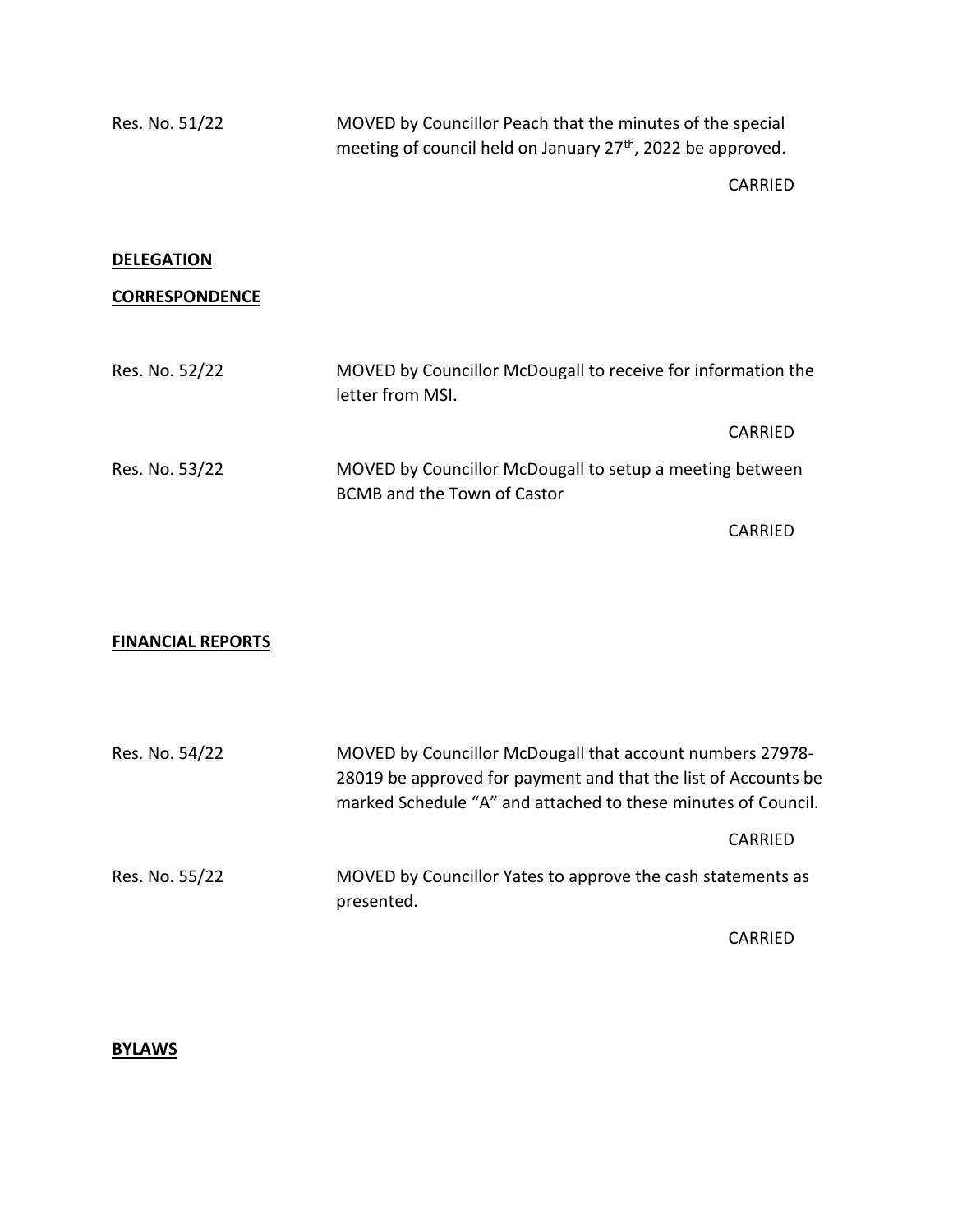| Res. No. 56/22  | MOVED by Councillor McDougall to read bylaw 1089 for the first<br>time                                |                |
|-----------------|-------------------------------------------------------------------------------------------------------|----------------|
|                 |                                                                                                       | <b>CARRIED</b> |
| Res. No. 57/22  | MOVED by Councillor Yates to read bylaw 1089 for the second<br>time                                   |                |
|                 |                                                                                                       | <b>CARRIED</b> |
| <b>BUSINESS</b> |                                                                                                       |                |
| Res. No. 58/22  | MOVED by Councillor McDougall to approve the library<br>appointments as presented - pushed to closed  |                |
|                 |                                                                                                       | <b>CARRIED</b> |
| Res. No. 59/22  | MOVED by Councillor Kilner to approve the PEPS bylaw as<br>presented.                                 |                |
|                 |                                                                                                       | <b>CARRIED</b> |
| Res. No. 60/22  | MOVED by Councillor McDougall to approve the recreation board<br>appointments as presented.           |                |
|                 |                                                                                                       | <b>CARRIED</b> |
| Res. No. 61/22  | MOVED by Councillor Yates to approve the firearms authorization<br>of Nicholos Trottier as presented. |                |
|                 |                                                                                                       | <b>CARRIED</b> |

# **COMMITTEE REPORTS**

Res. No. 62/22 MOVED by Councillor McDougall to accept the Councillor reports for information.

CARRIED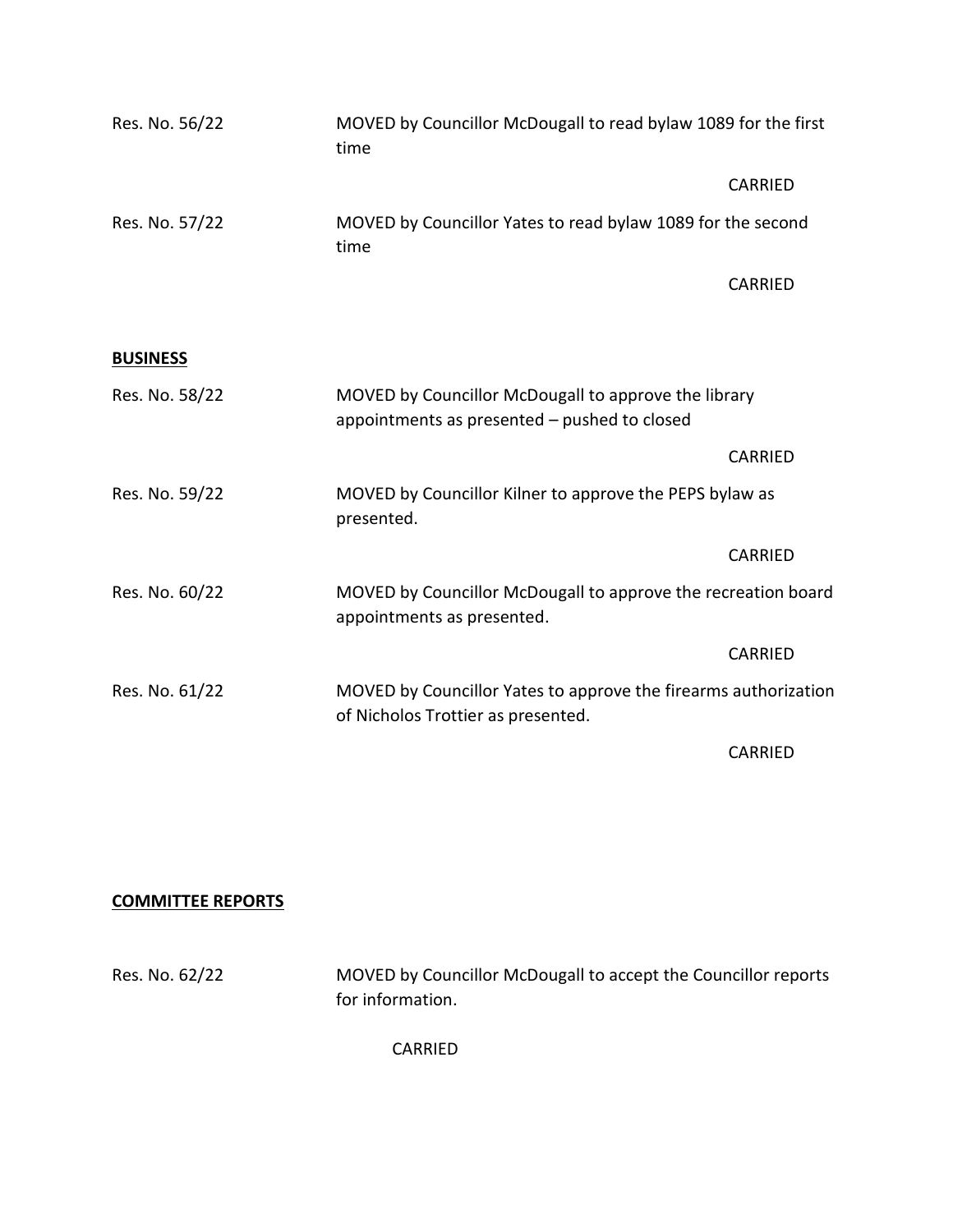| $50th$ and $51st$ from 50 Ave. to 52 Ave.                                  |                                                             |
|----------------------------------------------------------------------------|-------------------------------------------------------------|
| MOVED by Councillor Wismer to accept the C.A.O. report for<br>information. |                                                             |
|                                                                            | CARRIED                                                     |
|                                                                            | MOVED by Councillor McDougall to approve the closure of the |

| <b>CLOSED SESSION</b> |                                            |
|-----------------------|--------------------------------------------|
| Res. No. 65/22        | MOVED by Councillor McDougall for a break. |

## CARRIED

|                | Council went for a break at 7:57pm                                                           |                |
|----------------|----------------------------------------------------------------------------------------------|----------------|
|                | Council returned from a break at 8:03pm                                                      |                |
| Res. No. 66/22 | MOVED by Councillor McDougall to enter a closed session under<br>FOIP section 17 - staffing. |                |
|                |                                                                                              | CARRIED        |
|                | Council entered a closed session at 8:03pm                                                   |                |
|                | Mayor Elhard left the meeting at 9:07pm                                                      |                |
|                | Deputy Mayor Trudy Kilner assumes chair                                                      |                |
| Res. No. 67/22 | MOVED by Councillor Sisson to exit a closed session.                                         |                |
|                |                                                                                              | <b>CARRIED</b> |
|                |                                                                                              |                |

Council exited a closed meeting at 9:30pm